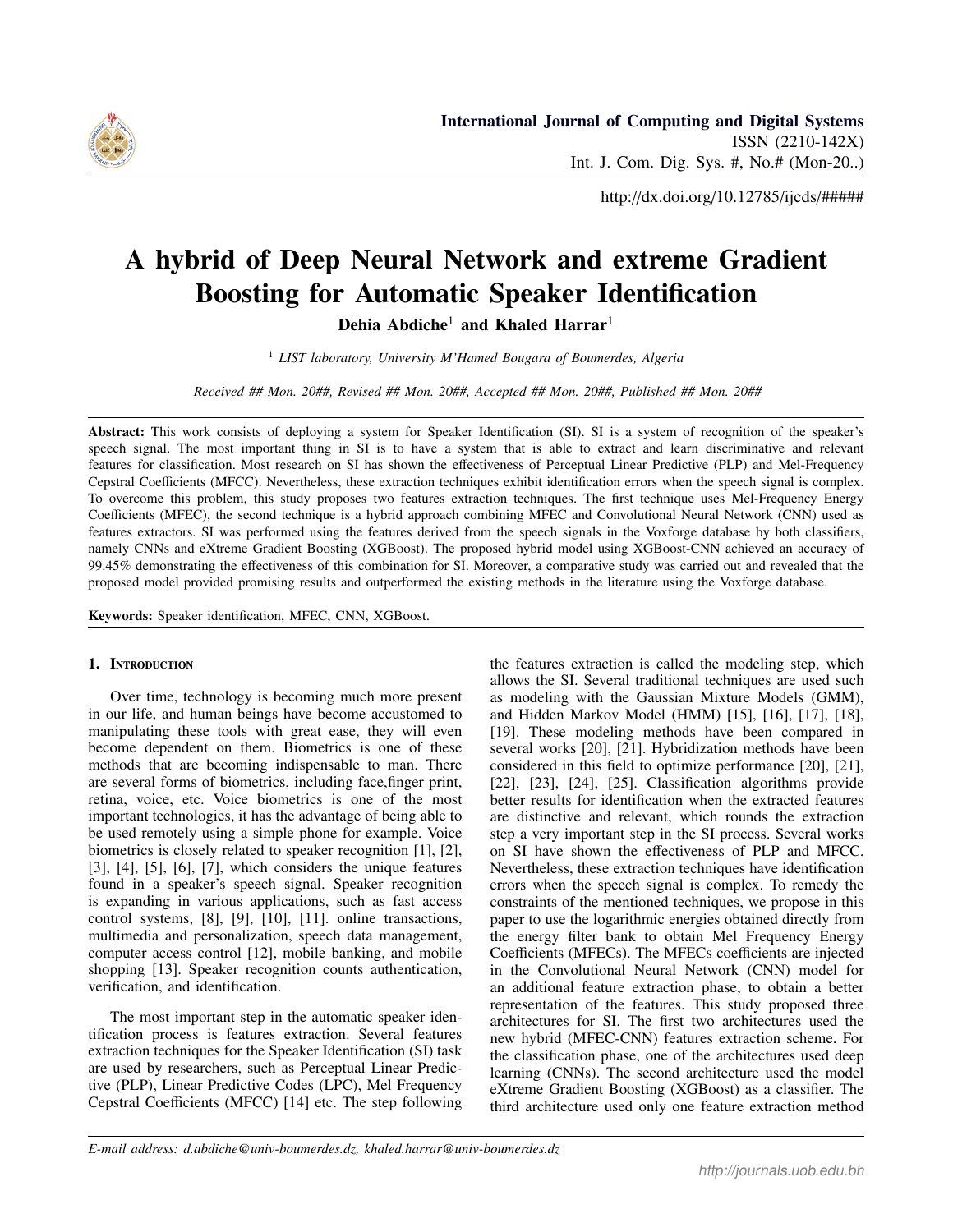

(MFEC) and the XGBoost for classification.

The major contributions of this work are:

1- Propose a feature extraction method that uses logarithmic energies derived directly from the filter bank for speaker identification.

2- Develop a new hybrid (MFEC-CNN) feature extraction scheme with the XGBoost classifier.

3- Compare the fit of the suggested model that employs the hybrid feature extraction approach at two levels with the one-level extraction approach.

4- Improve the SI performance compared to literature.

This article is organized as follows: Section 2 summarizes the related work.section 3 explains aspects of speaker recognition. The feature extraction and classification techniques used in this work are presented in Section 4. Section 5 explains the systems used in this paper. Section 6 reports the results obtained from the various systems used. Section 7 ends with a conclusion.

## 2. Related Work

Through automation and the development of services, and devices, access and control, research has accelerated to meet the needs of the industry and has been directed towards the creation of reliable and rigorous systems. The use of voice is the easiest (can be used remotely) and most reliable (voice is unique to each individual) way to meet these needs. Several works have been designed for voicebased systems such as SI systems. Soleymanpour et al. [26] used the clustering-based MFCCs technique injected into Artificial Neural Networks (ANN) classifier. They proposed two methods for obtaining the MFCCs feature vectors with the highest similarity. The accuracy rate in this study reached 93% for the ELSDSR dataset. The execution time is reduced to 20%. Sekkate et al. [27] used the technique of fusing wavelet components and Gammatone Frequency Cepstral Coefficients (GFCC) to train the Support Vector Machines (SVM) for SI. This algorithm reached a precision rate of 92.66%. In the paper of verma et al. [28] the wavelet transform was used to capture the frequency variation over time, and the MFCCs features were used to approximate the base frequency information. The K Nearest Neighbor (KNN) classifier on the Voxforge dataset made the fusion evaluation. The performance of the designed system was improved. Jahangir et al [29] presented a hybridization of MFCC and temporal coefficients (MFCCT). This hybrid method allowed a better representation of speakerrelated features, which were subsequently identified with a Deep Neural Network (DNN). The model resulted in a considerable accuracy rate. Nidhyananthan et al. [30] injected Relative Spectra–Mel Frequency Cepstral Coefficients (RASTA–MFCC) features into a GMM classifier. The system used short duration data achieved 97% of accuracy. The problem is that this accuracy may not be achieved with longer duration data. In the work of Leu et al. [31] a phonetic speaker model has been established for SI based on MFCC for voice feature extraction, and the GMM model as

a modeling technique. This study concluded that the SI rate is high when test voices are also used for model learning. Sekkate et al. [32] used a hybrid features extraction method using MFCC and Stationary Wavelet Transform (SWT). The classifier KNN is used for classification. The SI system in this work achieved a 92.8% rate in clean conditions and an accuracy rate of 81.80% in a noisy environment. This study has shown that using SWT rather than Discrete Wavelet Transform (DWT) in feature extraction gave better results. In the work of Zulfiqar et al. [33] speaker features have been extracted by MFCC technique. Vector Quantization (VQ) technique was used by Linde-Buzo-Gray (LBG) algorithm as a modeling technique. For the evaluation of this algorithm, two databases have been used in a noisy environment. Different manipulations in this study have shown that the accuracy rate is related to the sampling frequency and the number of VQ vectors. The identification accuracy reached 100%. This rate was obtained for the highest number of VQ vectors (64 vectors) and the highest sampling frequency 11025 Hz. Nassif et al. [34] proposed a method for SI in a noisy and emotional speech environment. They first used a noise reduction technique based on Computational Auditory Scene Analysis (CASA). Then they used a hybridization between the GMM and the CNN for emotion identification and recognition. The performance of this system was evaluated with different databases; the results of this model have been promising. The study of Abdulwahid et al. [35] aimed at identifying legal speakers. The system employed used the Arabic language and allowed noise reduction. The steps in this work consisted in applying the MFCC and VQ on the sentence of the legal speaker to obtain the feature vector which was then used for the identification using the Logistic Model Tree (LMT). This model provided an accuracy of 91.53%. KNN algorithm was also used in this work and gave an accuracy of 94.56%. In the work of Rahman et al. [36] , the data used were text independent. Static prosodic features and dynamic prosodic features were extracted and trained by a DNN for SI. Static prosodic features gave a better accuracy than dynamic prosodic features, but the combination of both gave the best accuracy rate, which was 87.72%. In the work of Shihab et al. [37], a combination of CNN and Grid Recurrent Unit (GRU) was proposed for the feature extraction step for SI in a real environment. This step has been enhanced by a feature selection technique that sorts out the most relevant features. The method provided an accuracy rate of 93.51%. In the work of Ghiurcau et al. [38] SI was evaluated under different emotional states of the speakers with the Berlin database which contains different emotional states. For this purpose, MFCC was used for feature extraction and GMM for feature vector modeling. The results were good and increased up to 98% when the system used the different emotions during the training phase. In the work of Yadav et al. [39] the wavelet transform was used for SI. Silences were removed by a preprocessing phase; DWT-based MFCC and traditional MFCC were used for feature extraction. VQ was used to compare between the obtained vectors and the reference vectors, and the LBG algorithm was used to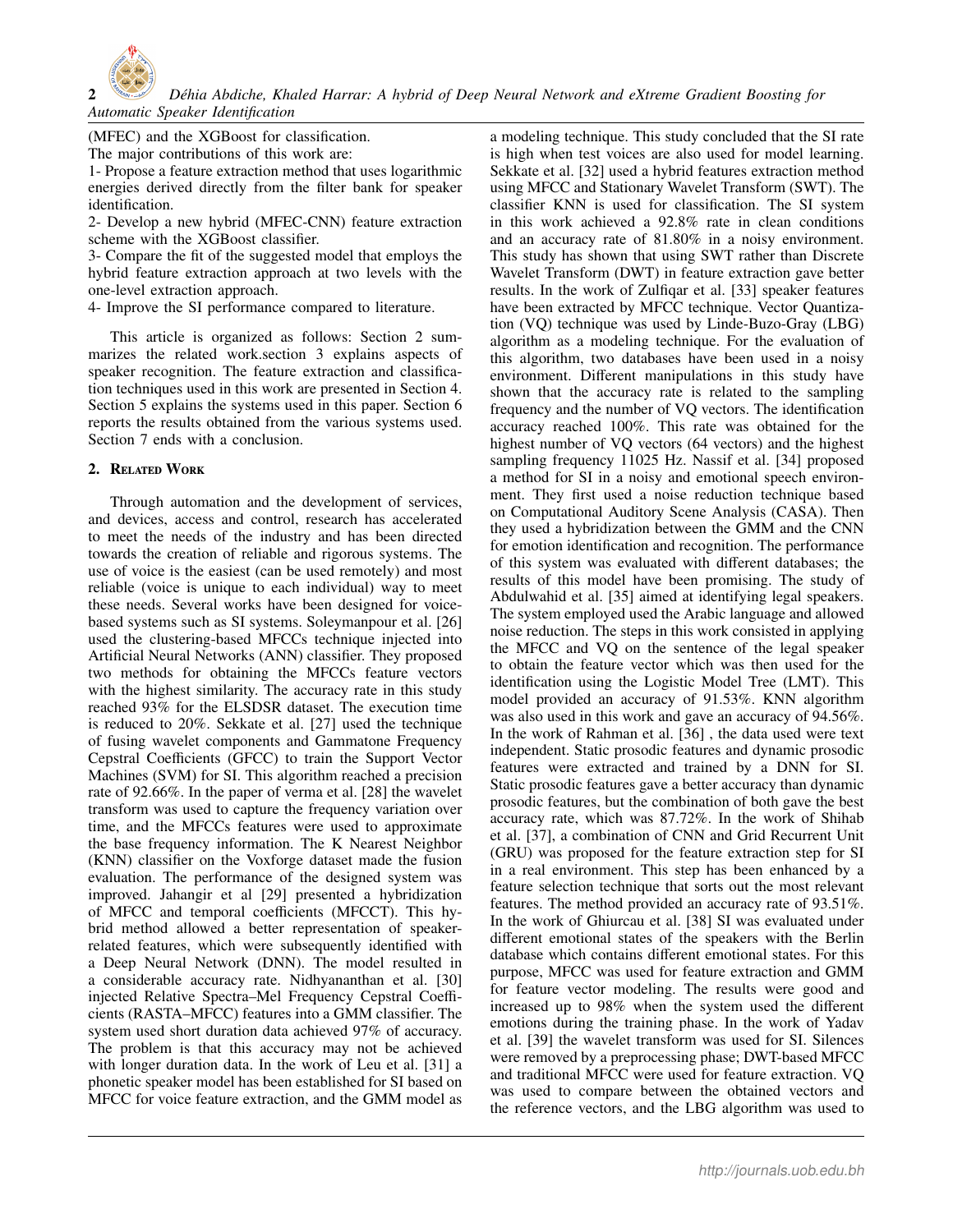determine the identity of the speakers based on a certain threshold. The method adopted resulted in an accuracy rate of 85%. Although the literature has shown that MFCCs were the most suitable features for speech recognition, the results obtained so far for automatic SI were not promising. To improve the accuracy rate, this work proposed new MFEC features and a two-level feature extraction step.

## 3. Speaker Recognition Process

Automatic Speaker Recognition (ASR) is the process of extracting the identity of a speaker with the help of a machine from his voice signal. This task using the speech signal is robust because this signal is unique and specific to each individual. The speech signal is characterized by two types of variability, an intra-speaker variability due to medical conditions or advancing age, and an inter-speaker variability due to the physical and anatomical differences of the speech apparatus.

There are two operating modes in speaker recognition schemes, text independent and text dependent. The textdependent mode has a higher security aspect because it limits recognition to a specific number of words, which the system must learn. The speaker-independent system can recognize a speaker with any spoken word. It is less accurate and more flexible than the speaker-dependent system. In addition, speaker recognition includes several issues, mainly identfication and verification. Speaker identification is the ability to identify a speaker statement from a group of previously defined statements in the database. The identification is a multiclass classification (Figure 1). The verification consists of checking whether the speaker's identity is what it claims to be. The verification is a binary classification (acceptance or rejection).

The process followed in ASR starts with the preprocessing of the raw audio data, provided by the database. The next step is very important, it consists of feature extraction. There are several parameterization techniques [40], [41]. The feature extraction provides feature vectors that serve as input for the next phase and allow to have a good classification, and consequently a good recognition. Figure 2 resumes the speaker recognition task.

In our model design, we have used the MFECs coefficients as features. This technique is presented in the following section.

## 4. Methodology

## *A. Mel Frequency Cepstral Coe*ffi*cients*

This work is based on the identification of the speaker using machine learning and deep learning techniques. A set of vocal signals of speakers with acoustic characteristics based on MFCC were used, which allows a compact representation of the data. Several studies have shown that MFCCs provided good results for ASR [42] , but also for



Figure 1. Automatic speaker identification process



Figure 2. Speaker recognition process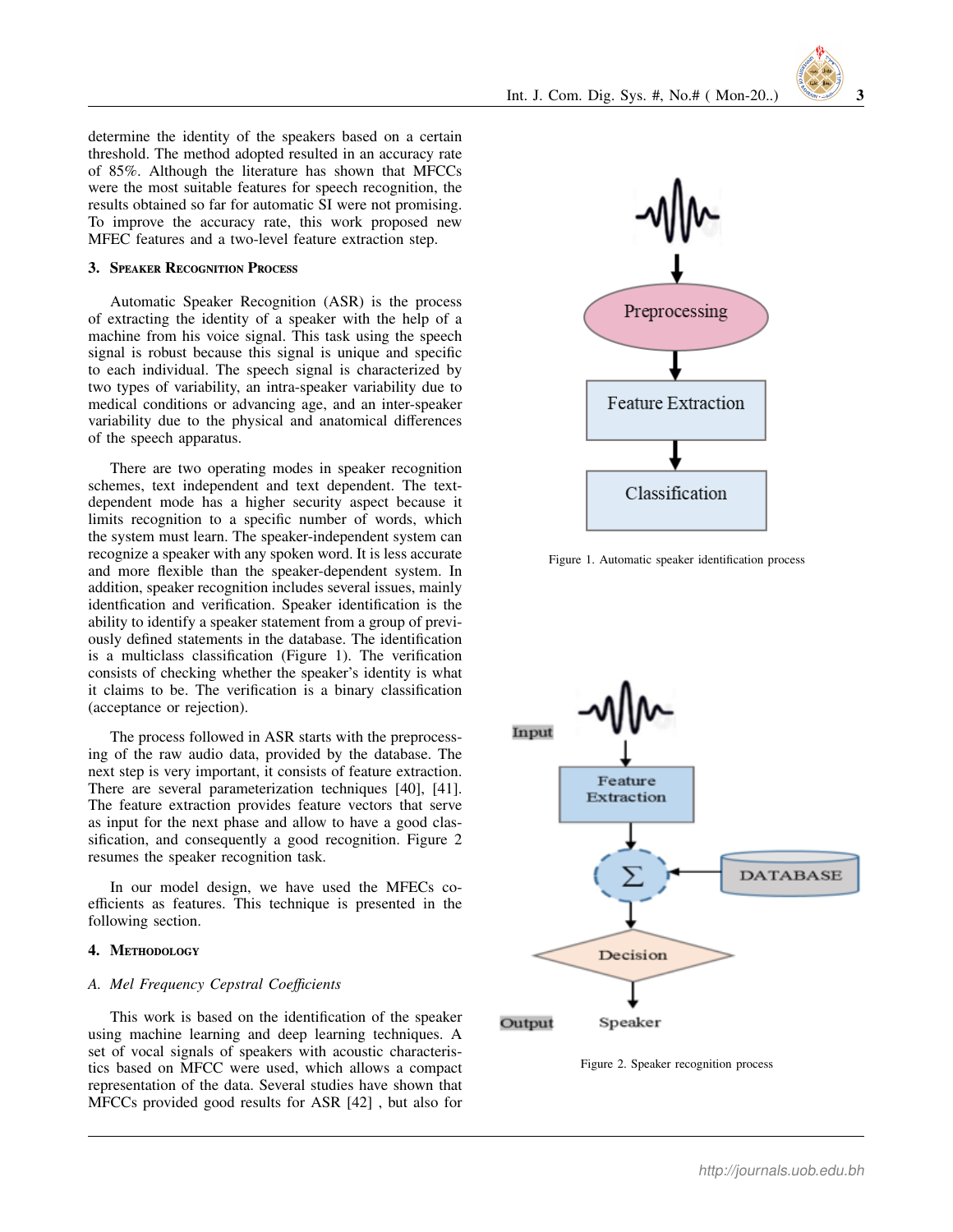4 *D´ehia Abdiche, Khaled Harrar: A hybrid of Deep Neural Network and eXtreme Gradient Boosting for Automatic Speaker Identification*

speaker identification [43] . The MFCCs coefficients give a very good illustration of the phoneme produced due to their efficiency in reproducing the envelope of the power spectrum, where the vocal tract appears. Obtaining the MFCCs coefficients involves a series of calculations applied to the power spectrum. The first of which will increase the energy of high frequencies and avoid false extraction of the characteristics. The first stage, known as pre-emphasis, whose equation for the applied filter is as follows  $\left[44\right]$ :

$$
X(t) = z(t) - a z (t - 1)
$$
 (1)

Where  $a = [0.95, 0.98]$ 

The segmentation of the signal is applied to have several signals of very short duration or they can be considered quasi-stationary [45] which means that the signal is stable. This operation leads to a distortion of the signal which leads to an operation of multiplication by weighting window to find continuous signals. In the broad field of speaker recognition, the windowing step is often done by using the Hamming window *W*. It minimizes spectral distortion by minimizing the ends of the frame to increase the continuity of the signal. Its equation is given as follows [46] :

$$
W(n) = 0.54 - 0.46 \cos\left[\frac{2\pi n}{N - 1}\right], \ 0 \le n \le N - 1 \quad (2)
$$

Where *N* represents the number of samples. The Fast Fourier Transform (FFT) is used to convert samples to the frequency domain, as follows:

$$
Z_2(n) = \sum_{k=0}^{N-1} Z_1(k)e^{-i\omega n/N}
$$
 (3)

Where, *n* = *0,1,2,..., N -1.*

To obtain the spectrum, a simple calculation that consists of taking the square of the magnitude of each frequency component is performed as follows:

$$
Z_3(n) = (real (Z_2(n)))^2 + (imag (Z_2(n)))^2 \qquad (4)
$$

The spectrum smoothing must be performed using a series of filters called filter bank to keep only the envelope of the spectrum to which we are interesting, and also to decrease the dimensions of the spectral vectors. This group of filters is a succession of band-pass filters of triangular shape aiming to increase the energy of low frequency signals and to decrease that of high frequencies, so that the signals match the evolutions of the Mel scale. The latter has a strong coherence with the frequency scale of the human ear, its equation is given by [47] :

$$
F_{MEL} = 2595 \times \log_{10}(1 + f_{Hz}/700) \tag{5}
$$



Figure 3. MFCC feature estimation

The logarithm of each previous value is calculated as follows:

$$
Z_5(n) = \ln (Z_4(n)) \text{ où } 0 \le n < k. \tag{6}
$$

The last step of this technique is the application of the Discrete Cosine Transform (DCT) which allows returning to the time domain :

$$
Z_6(n) = \sum_{k=1}^k Z_5(k) \cos \left[ n \left( k - \frac{1}{2} \right) \frac{\pi}{k} \right], \ n = 1, 2, 3, \ \ldots, \ k \ \ (7)
$$

The result of this DCT is the so-called the MFCC coefficients. The components that carry little information related to the speaker are excluded such as the average value of the input signal, and thus only the highly representative vectors are used [48] . The calculation of the MFEC coefficients is similar to the calculation of the MFCC coefficients, but without the last operation which is the calculation of the DCT. The flowchart of this calculation is presented in Figure 3.

## *B. Convolutional Neural Network*

The human was strongly inspired by the world around him for the design of various algorithms, such as machine learning. Deep learning based on the behavior of human neurons is part of machine learning. In this subset belong CNN. The connection between neurons in such a network is inspired by the visual cortex of animals. CNNs were first presented by Yan Le et al. [49] . In this last decade, CNNs have seen success due to the results they achieved for recognition and classification of images. CNN is a DNN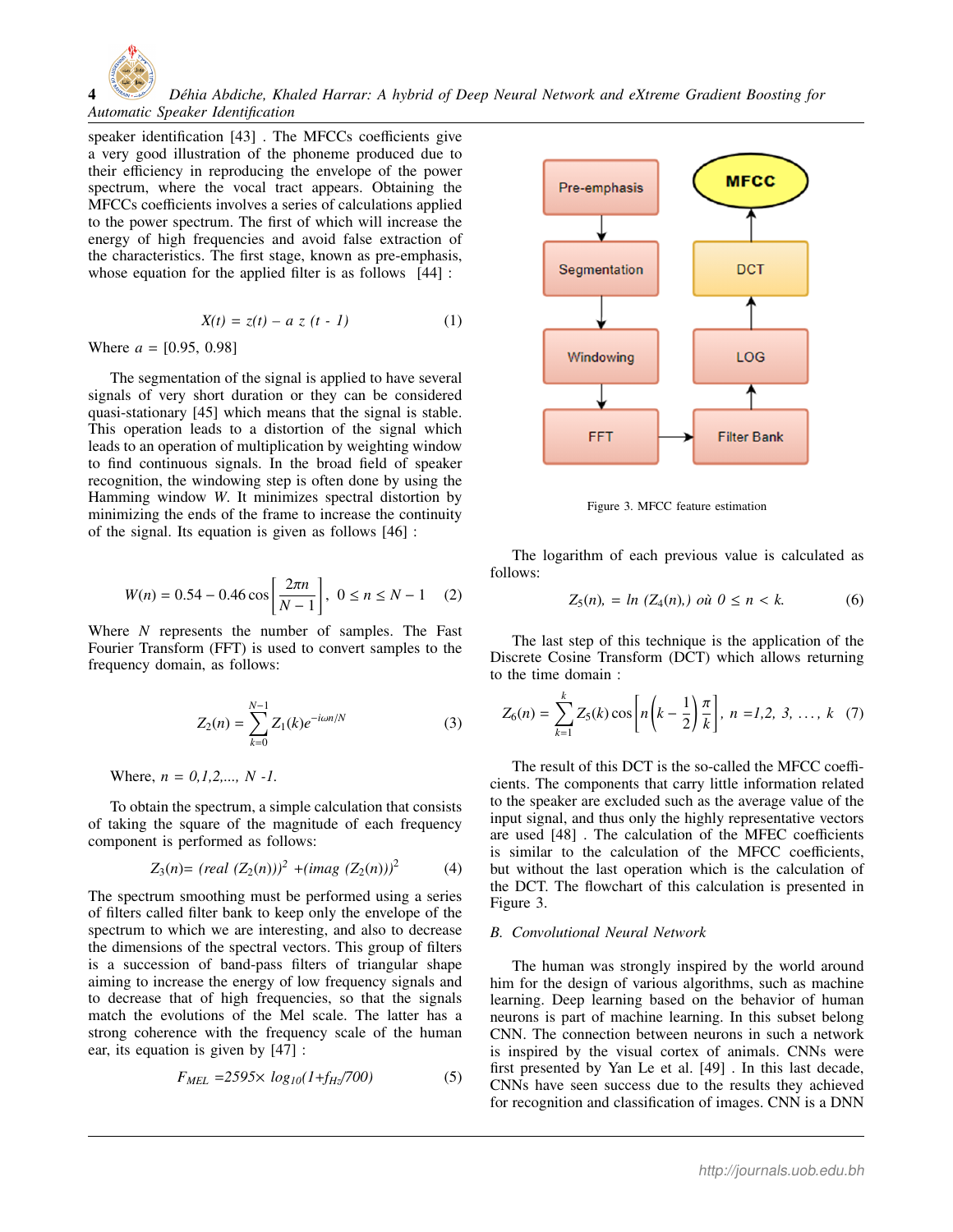with a double function, it allows in a first step the extraction of features and in a second step, the classification (Figure 4). CNNs use the concept of weight sharing to decrease the number of parameters in the training phase, which leads to a reduction in the memory space consumed and therefore in the computation time [50] . The concept of translational invariance allows CNN to reveal the class membership of the input, despite the translations that may occur in the network, thus reducing the complexity of its structure. A typical CNN network is composed mainly of convolution filters to which the weights are adjusted during the learning phase by the backpropagation algorithm [51] . This algorithm minimizes the output error compared to the training values. The convolution is an addition/multiplication sequence, which results in linear output values. Thus, a ReLU function written as:  $R(y) = max (0, y)$ , overcomes this problem by suppressing negative values, which forces the neurons to return positive values. Generally, after each one or two convolution layers, there is a pooling layer employed. It helps to minimize the fitting and keep the model simple. Several types of pooling can be employed such as maximum clustering or average clustering. This step allows to replace several values by one, and thus pooling also participates in reducing the size of the network. Fully Connected (FC) layers are Multi-Layer Perceptrons (MLP), i.e., Neural Networks (NN) containing several hidden layers, called computational layers, as well as input and output layers. The FC layers perform a weighted sum of the entry values, each with its weight. The FCs apply an activation function. Generally, for a multiclass task like the SI task, the activation function used is the Softmax function which is given by Equation 8:

$$
softmax(z_j) = \frac{e^{z_j}}{\sum_{k=1}^{k} e^{z_k}}, j = 1, 2, ...
$$
 (8)

Where  $Z_i$  represents the output of *j*,  $e_j^Z$  is the exponential value of  $Z_i$  and  $k$  is the constituent of vector  $Z$ 

#### *C. EXtreme Gradient Boosting*

EXtreme Gradient Boosting [52] or briefly called XG-Boost is an algorithm that belongs to the family of ensemble classifiers. This algorithm brings higher performance and speed. For this purpose, it is advisable to use decision trees (weak), which are boosted by the gradient. The type of decision tree in such algorithm is a group of Classiffication And Regression Trees (CARTs). These trees are added sequentially by applying the adaptive strategy, which allows for corrections and minimization of the loss function [53]. This repetitive process stops only when the objective function finds that no further improvement can be brought, making this algorithm sensitive to overfitting. On the other hand, the XGBoost model performs the missing values processing as well as the parallel processing. During the learning phase, this algorithm presents, mainly, efficiency of resources in time and memory. Currently, it is one of the most robust recognition algorithms. This algorithm provided high accuracy rates in various works related to



speech classification [54], [55]. Given supervised learning in XGBoost algorithm, the model that allows the prediction of target variable  $y_i$  by input variables  $x_i$  is given by:

$$
\widehat{Y}_i = \sum_{N=1}^{N} s_N(z_i), s_N \in S
$$
\n(9)

With:

*N* represents the number of trees.

 $f_N$  refers to the function of the  $N_{th}$  tree in *S*.

*S* represents the functional space of the tree.

During training, each tree trained has the role of completing the residual so far, hence XGBoost minimizes the following regularized objective:

$$
L = \sum_{i=1}^{n} l(y_i, \widehat{y}_i^t) + \sum_{i=1}^{t} \Omega(f_i), \qquad (10)
$$

L refers to the loss function. In addition,  $\Omega$  is the regularized term.

With:

$$
\Omega(f) = \gamma T + \frac{1}{2} \lambda \sum_{j=1}^{T} w_j^2 \tag{11}
$$

Where  $T$  is the number of leaves, and  $w_j$  represents the score of the  $j<sub>th</sub>$  leaf. When the regularization term  $\gamma$  has reached the optimum state, the gradient descent is used for different loss functions.

#### 5. Proposed Method

The proposed method uses the logarithmic energies obtained directly from the energy filter bank to obtain the MFECs. The MFECs coefficients are injected into the CNN network for another features extraction step to get a better illustration of the features. This study proposed three architectures for speaker identification. The first two architectures used the new hybrid features extraction scheme (MFEC-CNN). For the classification phase, one of the architectures used deep learning, specifically CNNs, and the other architecture used XGBoost as a classifier. The third architecture used a single feature extraction method (MFEC) and XGBoost for classification. This one allows to see the importance of good feature extraction using the hybrid method. The proposed architectures are presented in Figure 5. The hyperparameters used in the proposed CNN are given in Table I.

The proposed CNN architecture consists of seven convolution layers and four pooling layers, followed by two fully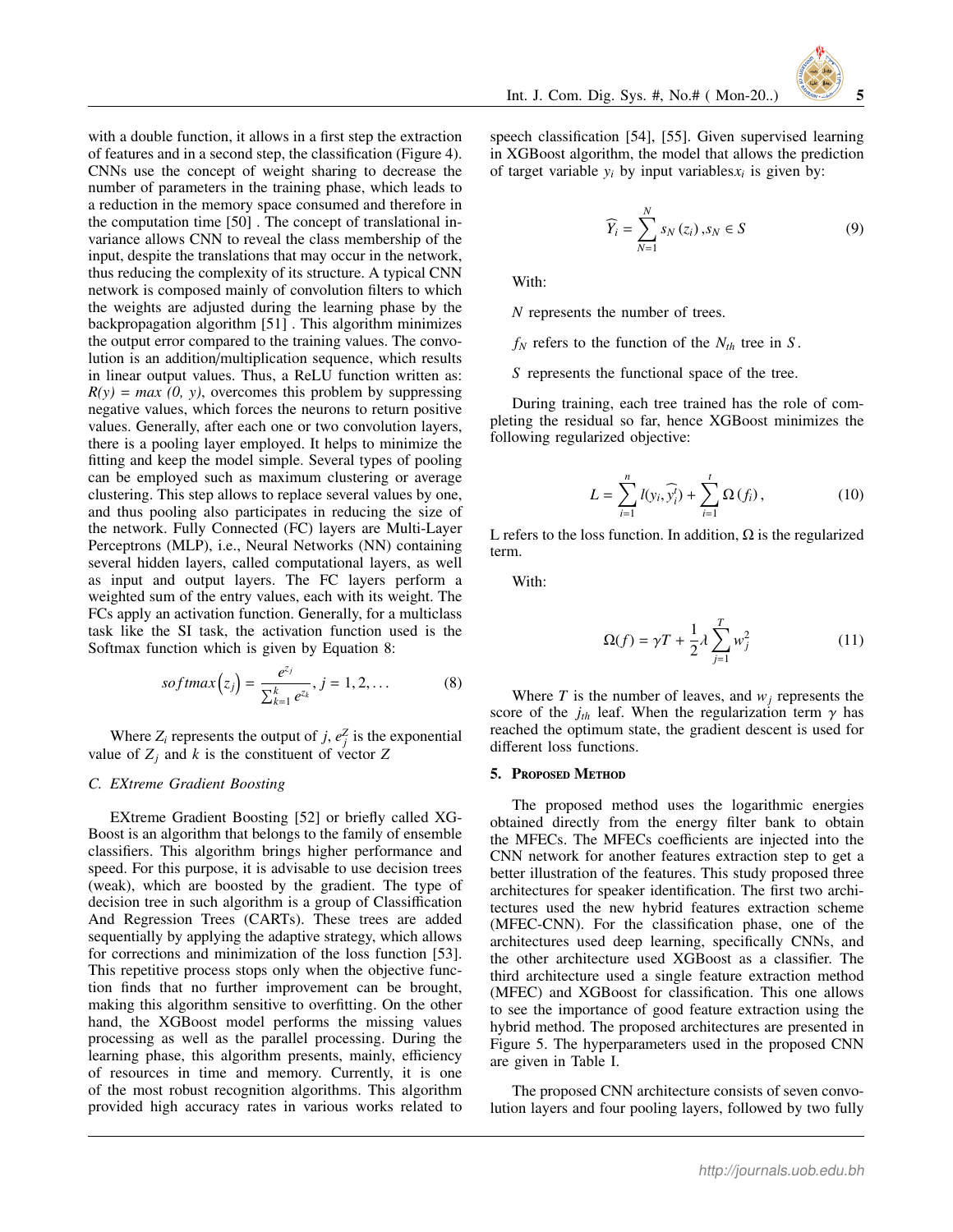

Figure 4. Convolutional neural network



Figure 5. Identification model

connected layers. All convolution layers used filters of size  $(3\times3)$  with stride = 1. The first three convolution layers, the fourth convolution layer, and the last three convolution layers include 16, 32, and 64 filters respectively. To get robust learning and avoid overfitting, we have used several small filters [56], [57]. Filters of size  $2 \times 2$  with a stride = 2 were used in the pooling layers, and were succeeded by a normalization batch layer. The dropout is used to prevent the overfitting of the data. The last part of the network is composed of two fully connected layers, and a normalization batch layer. The Softmax activation function was used after the last fully connected layer. The use of CNNs involves a set of convolution operations applied to particular regions in an image (CNNs have locality property). The research

works that include speaker recognition have shown that the MFCC coefficients give the best results in the state of art, compared to other feature extraction techniques [40], [41], [42]. This is why our choice orientation is towards MFCCs. Nevertheless, these coefficients have a drawback when computing the DCT, which is the loss of locality property. To improve the performance of identification in this direction, and to benefit from the high recognition rates that MFCCs and CNNs have gained, it is necessary to go beyond the concern for the locality.

The resulting coefficients are called MFEC coefficients and were us as input to our three networks: (MFEC-CNN)- CNN, (MFEC-CNN)-XGBoost. and MFEC-XGBoost. XG-Boost is based on gradient boosting that reduces errors in sequence models. It can be used for multiclass classification. The parameters of this model are given in Table II.

## 6. Results and discussion

## *A. Dataset*

To validate the system, the Voxforge database was used [58]. This database is an open library of transcribed multilingual speech patterns. Voxforge collects speech signals from speakers. Voxforge integrates researchers and human voice donors from different parts of the world, where any registered person can send his voice recording from a microphone and facilitate the study of the human voice. The model consisted of 70 randomly selected speakers, with 2115 samples of which 1692 samples were used for training the system and 423 for testing. This represents 80% and 20% for training and testing respectively. Each speaker reads sentences in English that are registered at a sampling frequency of 8 kHz. The speech samples are in a time interval of 2 - 10 seconds. The format adapted to the files is the wav format. Since the system of identification is text independent, each speech is different from the other.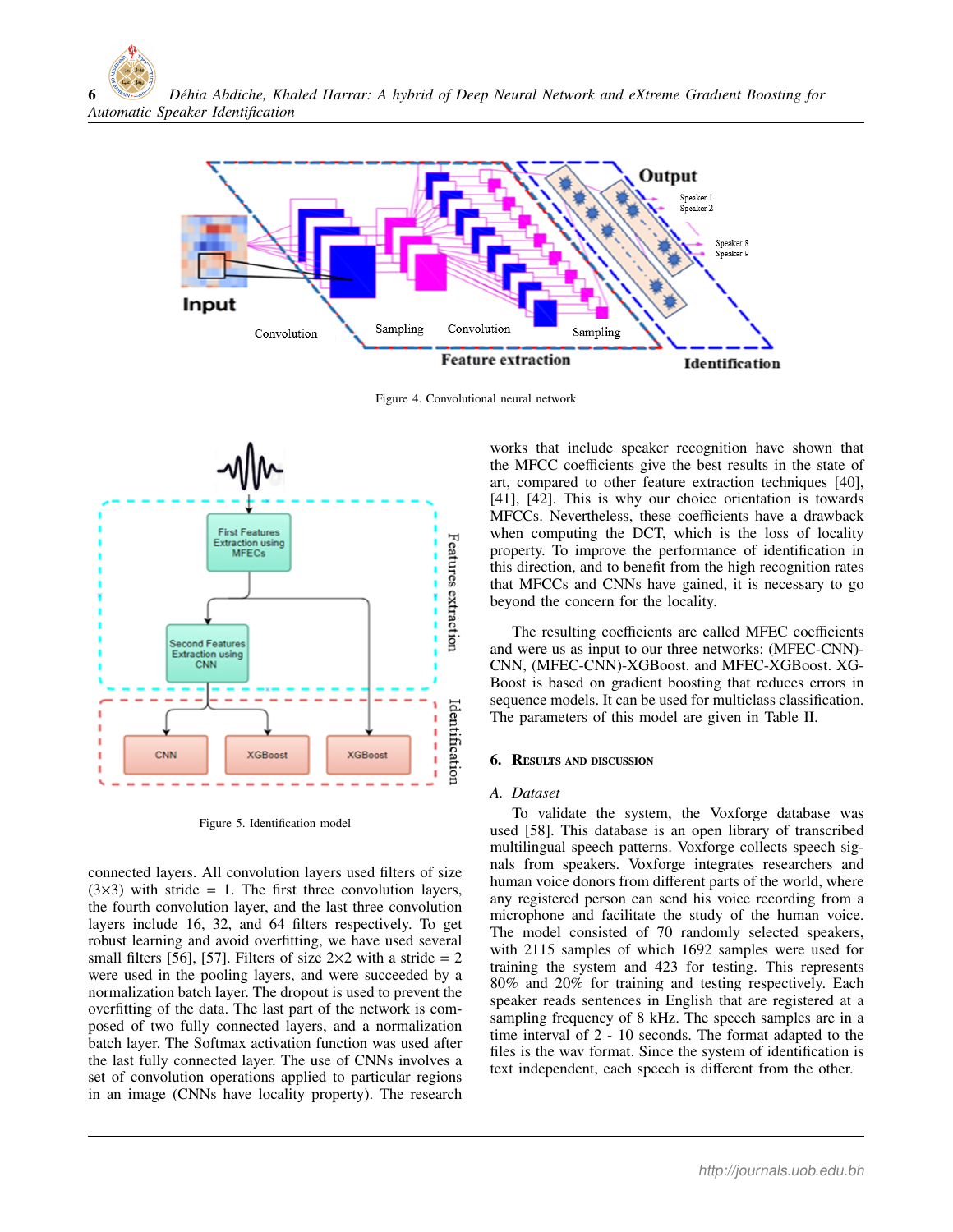| Layer   | Input size                | Output size           | Stride/Padding | Parameters |
|---------|---------------------------|-----------------------|----------------|------------|
|         |                           |                       |                |            |
| Conv    | $32\times112\times1$      | $32\times112\times16$ | $S=1/Pad=1$    | 160        |
| Conv    | $32 \times 112 \times 16$ | $32\times112\times16$ | $S=1/Pad=1$    | 2320       |
| Maxpool | $32\times112\times16$     | $16\times56\times16$  | $S=2$          | $\Omega$   |
| Conv    | $16\times56\times16$      | $16\times56\times16$  | $S=1/Pad=1$    | 2320       |
| Maxpool | $16\times56\times16$      | $8\times28\times16$   | $S=2$          | $\Omega$   |
| Conv    | $8\times28\times16$       | $8\times28\times32$   | $S=1/Pad=1$    | 4640       |
| Conv    | $8\times28\times32$       | $8\times28\times64$   | $S=1/Pad=1$    | 18496      |
| Maxpool | $8\times28\times64$       | $4\times14\times64$   | $S=2$          | $\Omega$   |
| Conv    | $4\times14\times64$       | $4\times14\times64$   | $S=1/Pad=1$    | 36928      |
| Conv    | $4\times14\times64$       | $4\times14\times64$   | $S=1/Pad=1$    | 36928      |
| Maxpool | $4\times14\times64$       | $2\times7\times64$    | $S=2$          | $\Omega$   |

TABLE I. HYPERPARAMETERS USED FOR THE CNN ARCHITECTURE

TABLE II. XGBOOST PARAMETERS

| Parameters                | Parameters values |  |
|---------------------------|-------------------|--|
| <b>Estimators</b>         | 125               |  |
| Learning rate             | 0.06              |  |
| Maximum depth of the tree | 4                 |  |
| Minimum child weight      |                   |  |
| Gamma                     |                   |  |
| Reg-lambda                |                   |  |
| Reg-alpha                 |                   |  |
| Objective                 | multi:softprob    |  |

#### *B. Experimental results*

In this work, we have performed three architectures for identification. We consider:

- In a first architecture: a double feature extraction using MFEC and CNN as feature extraction and classification method.

- In a second architecture: a double feature extraction using the MFEC coefficients and CNN only as a characteristic extraction technique, and the XGBoost as a classifier.

- In a third architecture: a single feature extraction using MFECs and classification using XGBoost. The same database, the same MFECs coefficients, the same CNN architecture, and the same XGBoost classifier were used in each of the architectures to better assess the representation of the higher-level features. The accuracy factor was utilized to measure the efficiency of the three architectures. A comparison study with literature methods operating with the same database (Voxforge) was established to demonstrate the performance of our network. The results obtained for the (MFEC-CNN)/CNN architecture are given in Figure 6 and Figure 7 and provide respectively the accuracy and loss rate for SI.The accuracy rates for the three proposed methods are given in Figure 8.

In this work, four statistical metrics (Accuracy, Recall, Precision, and F1 score) were used for the evaluation of the performance of our system for the three proposed



Int. J. Com. Dig. Sys. #, No.# ( Mon-20..) 7

Figure 6. Accuracy rate obtained for speaker identification



Figure 7. Loss rate obtained for speaker identification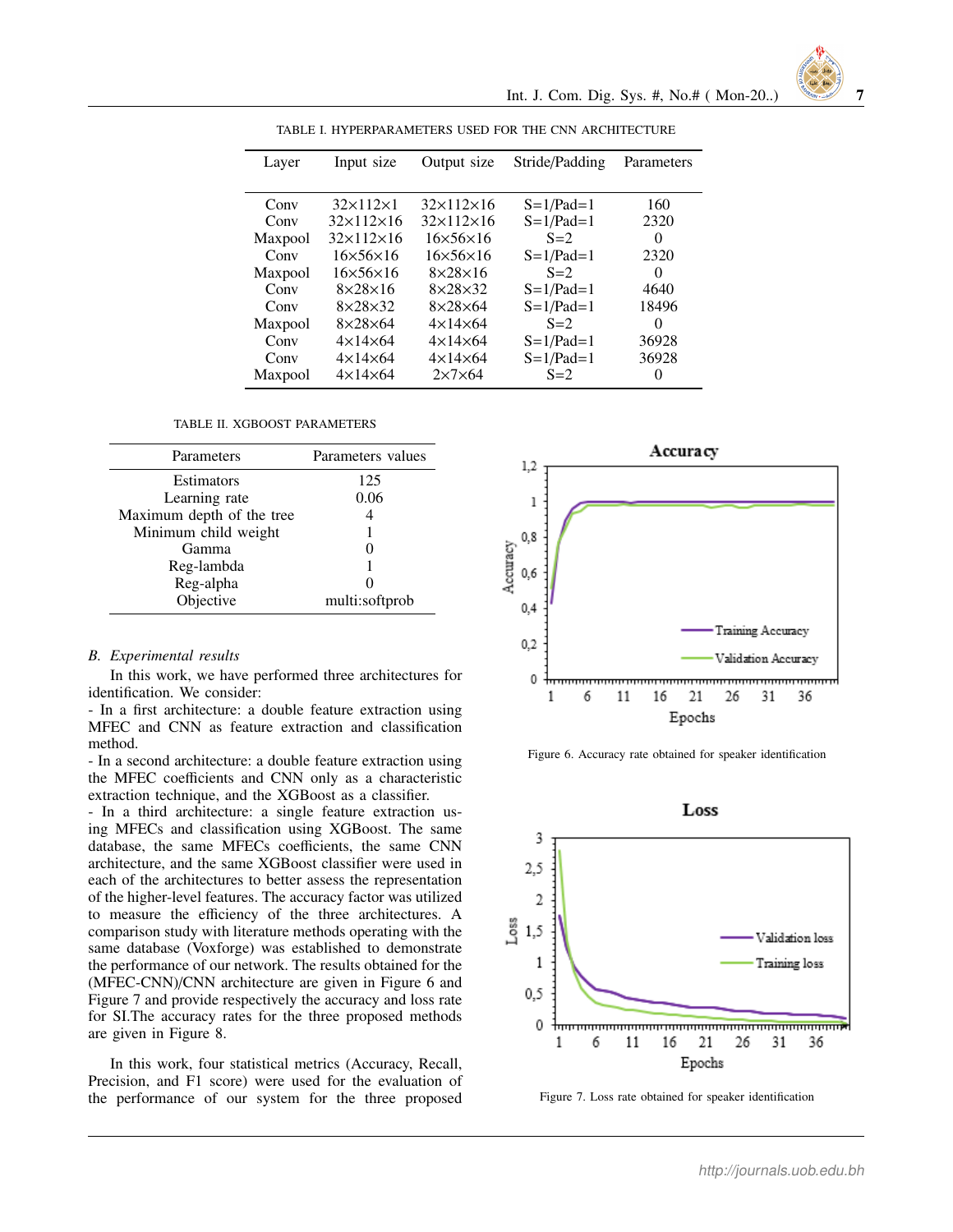8 *D´ehia Abdiche, Khaled Harrar: A hybrid of Deep Neural Network and eXtreme Gradient Boosting for Automatic Speaker Identification*



Figure 8. Accuracy rate for proposed methods



Figure 9. Accuracy rate for the comparative study

methods. The different values of these parameters are given in Table III.

A comparison with the literature approaches using the Voxforge database for SI is established and presented in Table IV and Figure 9. For the MFCC-NN method [59], the authors used a NN on 15 MFCC coefficients. The Voxforge database was used with 10 speakers in the first experiment and 20 speakers in a second experiment. In the work of Alfredo Maesa et al. [60], 20 MFCC coefficients were used and statistically analyzed by GMM with 32 GMM mixtures, and a set of speakers were randomly selected from the Voxforge dataset. In the work of Sara Sekkate et al. [61] the Sparse MFCC (SMFCC) coefficients were used for feature extraction. Modeling was done through the ivectorial technique, and SVMs were used for classification.

## *C. Discussion*

Table III summarizes the different parameters used for the evaluation of the three proposed methods. For the first architecture, which uses two levels of feature extraction and CNN for identification, the precision was 98.60% and the Recall was 97%, while for the second architecture which also uses two levels of feature extraction but with an XGBoost classifier, the precision achieved 100% and the Recall reached 99%. This leads to conclude that the SI system that uses two levels of extraction with an XGBoost algorithm for identification is much better than the identification with a CNN. For the third architecture, which uses a single level of feature extraction with XGBoost algorithm for identification, the Recall was 94% with an F1 score of 0.954. These results show the effectiveness of the proposed hybrid method that uses two levels of feature extraction.

This allows a higher-level feature representation.

Table IV presents a comparison that summarizes the accuracy rates of the literature studies and the proposed methods for ASI (text-independent speech) taken from the Voxforge open-source database. It shows that the two proposed methods that use MFEC-CNNs as extractors have the highest accuracy rates. The architecture using XGBoost reached a higher rate (99.45%) than the architecture using CNNs as a classifier (98.02%). The third architecture using MFEC/XGBoost achieved a rate of 96.8%. The results of the methods existing in the literature were lower than the results obtained by our proposed methods. The methods using handcrafted modeling techniques such as SMFCC/ivectors and MFCC-GMM present respectively an accuracy rate of 94.29% and 96%. The MFCC-NN method provided an accuracy rate not exceeding 96%.

We have examined the performance of our system in terms of applying new MFEC features and different degrees of feature extraction. MFCCs coefficients have shown their robustness in speaker identification systems. However, these coefficients have a drawback due to the computation of DCT, which induces a loss of the locality property. To overcome this problem, we estimated the MFCCs without using DCT, which provided the MFECs coefficients that give a better illustration of the features compared to the standard MFCC method. The MFECs coefficients were then injected into the CNN network to perform a second extraction step (the CNN only takes into account the most relevant features), and obtain a better illustration of the features with less information loss. Therefore, using this higher level input data representation with an XGBoost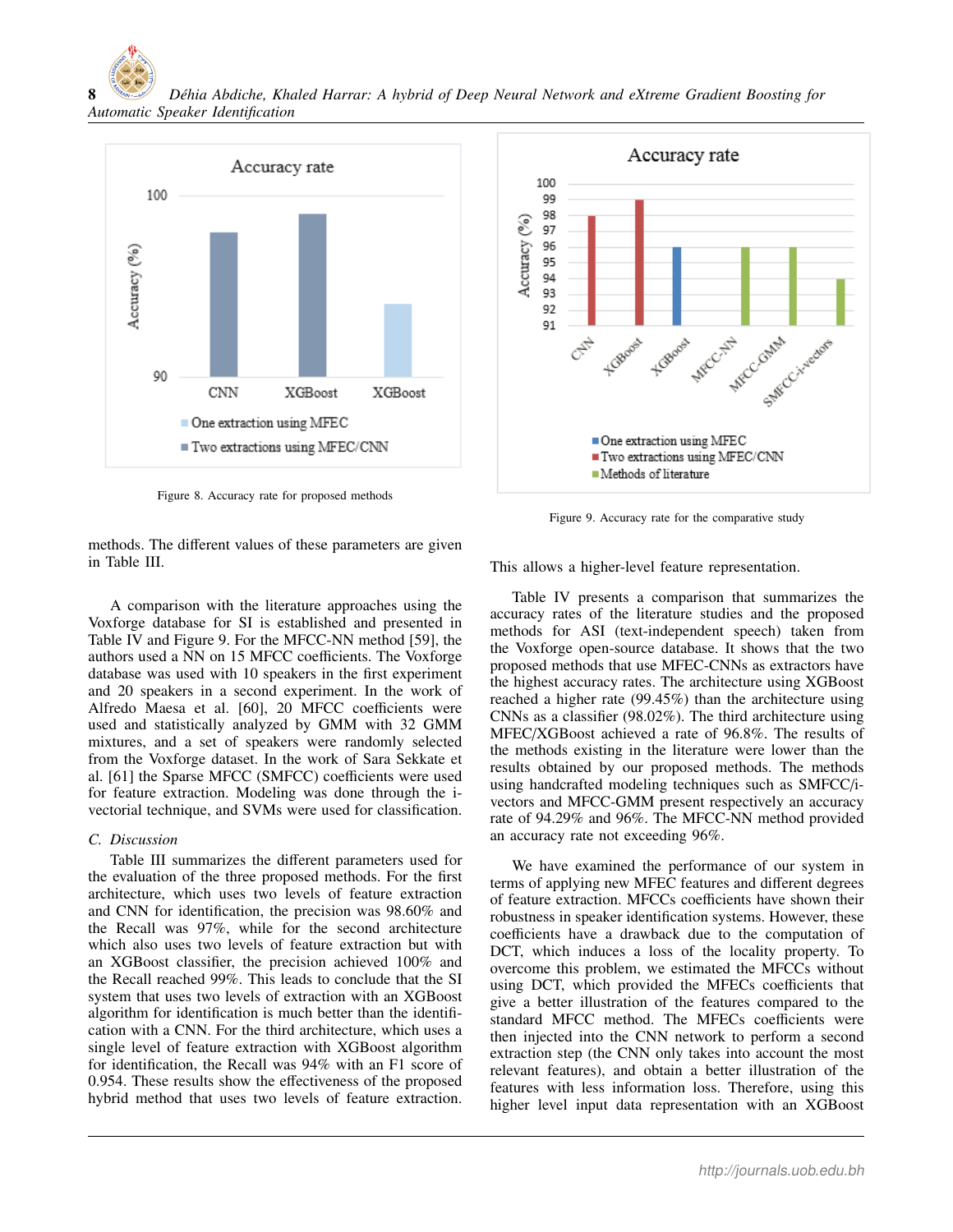TABLE III. THE METRICS USED TO EVALUATE THE PERFORMANCE OF THE SYSTEM.

| <b>Algorithm</b>   | Accuracy $(\% )$ | Recall $(\% )$ | Precision $(\% )$ | F1 score |
|--------------------|------------------|----------------|-------------------|----------|
| (MFEC-CNN)-CNN     | 98.02            | 97             | 98.60             | 0.977    |
| (MFEC-CNN)-XGBoost | 99.45            | 99             | 100               | 0.994    |
| MFEC-XGBoost       | 96.80            | 94             | 97                | 0.954    |

TABLE IV. ACCURACY RATE FOR THE COMPARATIVE **STUDY** 

| Methods                      | Accuracy $(\% )$ |
|------------------------------|------------------|
| SMFCC/I-VECTOR [61]          | 94.29            |
| MFCC/GMM (32 Gaussians) [60] | 96.0             |
| MFCC/NN [59]                 | 96.0             |
| MFEC/XGBoost (Proposed)      | 96.80            |
| MFEC/CNN (Proposed)          | 98.02            |
| MFEC-CNN /XGBoost (Proposed) | 99.45            |

classifier gave the best accuracy rate, which is 99.45%, and a precision rate that is 100%. This new method offered an improvement of almost 6% over the state of the art methods using MFCCs only (Table IV). The method using only MFECs did improve the performance of the system by almost 3% over the methods using MFCCs (Table III). However, the use of the hybrid method (MFEC-CNN) offers twice this improvement, and the text-independent SI rates obtained by this method are the highest.

## 7. Conclusion

This paper aimed to show the importance of having a high-level feature representation to improve speaker identification performance. However, the use of the CNN extractor and logarithmic energies obtained from the filter bank energies (MFEC) instead of the raw wave signal resulted in higher identification rates compared to the method where only a single feature extraction is used. Moreover, the combination of the CNN-XGBoost improved the performance of identification. The comparative study with the literature approaches demonstrated the efficiency of our model and the importance of the extraction phase where a high accuracy rate was achieved (99.45%). Increasing the iteration level of the CNN optimization program and using a deeper architecture as well as increasing the number of XGBoost estimators provide higher accuracy of classification. We suggest in future work to use a deeper CNN architecture, and a fusion of several classifiers.

#### **REFERENCES**

- [1] H. Beigi, "Speaker recognition," in *Fundamentals of Speaker Recognition*. Springer, Boston, MA, 2011, pp. 543–559.
- [2] R. J. Mammone, X. Zhang, and R. P. Ramachandran, "Robust speaker recognition: A feature-based approach," *IEEE Signal Processing Magazine*, vol. 13, 1996.
- [3] F. K. Soong, A. E. Rosenberg, L. R. Rabiner, and B.-H. Juang, "A vector quantization approach to speaker recognition," *ICASSP '85. IEEE International Conference on Acoustics, Speech, and Signal Processing*, vol. 10, pp. 387–390, 1985.
- [4] R. Auckenthaler, M. Carey, and H. Lloyd-Thomas, "Score normalization for text-independent speaker verification systems," *Digital Signal Processing*, vol. 10, pp. 42–54, 1 2000.
- [5] S. Furui, "Recent advances in speaker recognition," *Pattern Recognition Letters*, vol. 18, no. 9, pp. 859–872, 1997, audio- and Video-Based Person Authentication. [Online]. Available: https://www.sciencedirect.com/science/article/pii/S0167865597000731
- [6] S. Pruzansky, "Pattern[U+2010]matching procedure for automatic talker recognition," *The Journal of the Acoustical Society of America*, vol. 35, 1963.
- [7] P. D. Bricker and S. Pruzansky, "Effects of stimulus content and duration on talker identification," *The Journal of the Acoustical Society of America*, vol. 40, pp. 1441–1449, 12 1966.
- [8] F. Garzia, E. Sammarco, and R. Cusani, "The integrated security system of the vati can city state," *International Journal of Safety and Security Engineering*, vol. 1, 2011.
- [9] G. Contardi, F. Garzia, and R. Cusani, "The integrated security system of the senate of the italian republic," 7 2011, pp. 103–115.
- [10] F. Garzia, E. Sammarco, and R. Cusani, "Vehicle/people access control system for security management in ports," *International Journal of Safety and Security Engineering*, vol. 2, pp. 351–367, 12 2012.
- [11] F. Garzia and R. Cusani, "The integrated safety/security/communication system of the gran sasso mountain in italy," *International Journal of Safety and Security Engineering*, vol. 2, pp. 13–39, 3 2012.
- [12] J. Naik and G. Doddington, "Evaluation of a high performance speaker verification system for access control," in *ICASSP '87. IEEE International Conference on Acoustics, Speech, and Signal Processing*, vol. 12, 1987, pp. 2392–2395.
- [13] M. G. Gomar, "System and method for speaker recognition on mobile devices," May 26 2015, uS Patent 9,042,867.
- [14] A. Maurya, D. Kumar, and R. Agarwal, "Speaker recognition for hindi speech signal using mfcc-gmm<br>approach," Procedia Computer Science, vol. 125, pp. approach," Procedia Computer Science, vol. 880–887, 2018, the 6th International Conference on Smart Computing and Communications. [Online]. Available: https://www.sciencedirect.com/science/article/pii/S1877050917328806
- [15] T. Mahboob, M. Khanam, M. Khiyal, and R. Bibi, "Speaker identification using gmm with mfcc," *International Journal of Computer Science Issues*, vol. 12, pp. 126–135, 03 2015.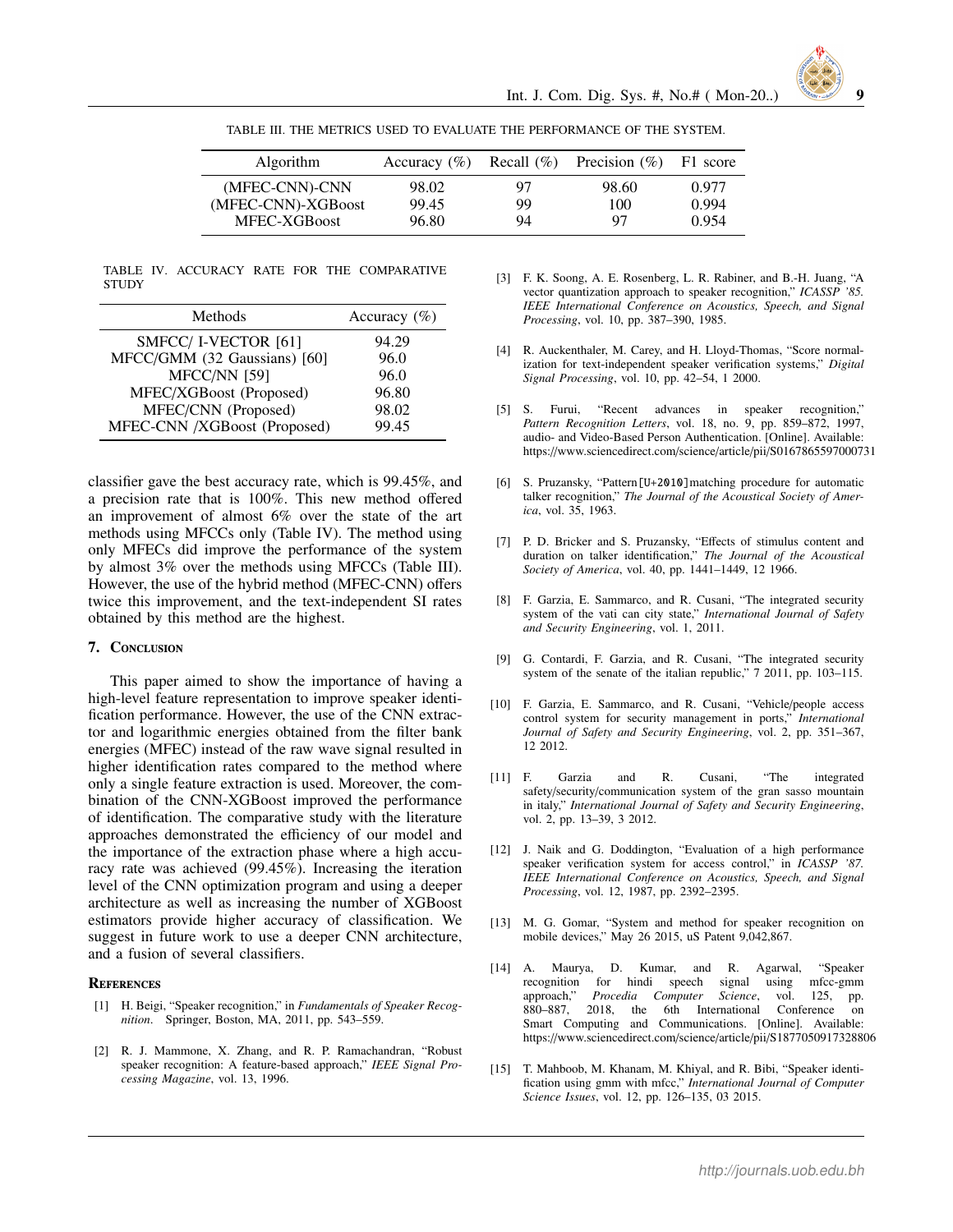

10 *D´ehia Abdiche, Khaled Harrar: A hybrid of Deep Neural Network and eXtreme Gradient Boosting for Automatic Speaker Identification*

- [16] D.-P. Munteanu and S.-A. Toma, "Automatic speaker verification experiments using hmm," in *2010 8th International Conference on Communications*, 2010, pp. 107–110.
- [17] P. Varchol, D. Levicky, and J. Juhar, "Optimalization of gmm for text independent speaker verification system," in *2008 18th International Conference Radioelektronika*, 2008, pp. 1–4.
- [18] M. S. Sinith, A. Salim, K. G. Sankar, K. V. S. Narayanan, and V. Soman, "A novel method for text-independent speaker identification using mfcc and gmm," in *2010 International Conference on Audio, Language and Image Processing*, 2010, pp. 292–296.
- [19] S. J. Abdallah, I. M. Osman, and M. E. Mustafa, "Text-independent speaker identification using hidden markov model," 2012.
- [20] I. Naseem, R. Togneri, and M. Bennamoun, "Sparse representation for speaker identification," in *2010 20th International Conference on Pattern Recognition*, 2010, pp. 4460–4463.
- [21] Y. Liu, L. He, Y. Tian, Z. Chen, J. Liu, and M. T. Johnson, "Comparison of multiple features and modeling methods for textdependent speaker verification," in *2017 IEEE Automatic Speech Recognition and Understanding Workshop (ASRU)*. IEEE, 2017, pp. 629–636.
- [22] A. Rashno, S. M. Ahadi, and M. Kelarestaghi, "Text-independent speaker verification with ant colony optimization feature selection and support vector machine," in *2015 2nd International Conference on Pattern Recognition and Image Analysis (IPRIA)*. IEEE, 2015, pp. 1–5.
- [23] J. S. Devi, S. Yarramalle, S. P. Nandyala, and P. V. B. Reddy, "Optimization of feature subset using habc for automatic speaker verification," in *2017 Second International Conference on Electrical, Computer and Communication Technologies (ICECCT)*. IEEE, 2017, pp. 1–6.
- [24] J. S. Devi and S. Yarramalle, "Multi objective optimization problem resolution based on hybrid ant-bee colony for text independent speaker verification," *IJ Modern Education and Computer Science*, vol. 1, pp. 55–63, 2015.
- [25] R. Djemili, M. Bedda, and H. Bourouba, "A hybrid gmm/svm system for text independent speaker identification," *International Journal of Computer and Information Science* & *Engineering*, vol. 1, no. 1, 2007.
- [26] M. Soleymanpour and H. Marvi, "Text-independent speaker identification based on selection of the most similar feature vectors," *International Journal of Speech Technology*, vol. 20, no. 1, pp. 99– 108, 2017.
- [27] S. Sekkate, M. Khalil, and A. Adib, "A feature level fusion scheme for robust speaker identification," in *International Conference on Big Data, Cloud and Applications*. Springer, 2018, pp. 289–300.
- [28] G. K. Verma, "Multi-feature fusion for closed set text independent speaker identification," in *International conference on information intelligence, systems, technology and management*. Springer, 2011, pp. 170–179.
- [29] R. Jahangir, Y. W. Teh, N. A. Memon, G. Mujtaba, M. Zareei, U. Ishtiaq, M. Z. Akhtar, and I. Ali, "Text-independent speaker identification through feature fusion and deep neural network," *IEEE Access*, vol. 8, pp. 32 187–32 202, 2020.
- [30] S. S. Nidhyananthan, R. S. S. Kumari, and T. S. Selvi, "Noise robust speaker identification using rasta–mfcc feature with quadrilateral filter bank structure," *Wireless Personal Communications*, vol. 91, no. 3, pp. 1321–1333, 2016.
- [31] F.-Y. Leu and G.-L. Lin, "An mfcc-based speaker identification system," in *2017 IEEE 31st International Conference on Advanced Information Networking and Applications (AINA)*. IEEE, 2017, pp. 1055–1062.
- [32] S. Sekkate, M. Khalil, and A. Adib, "Fusing wavelet and shortterm features for speaker identification in noisy environment," in *2018 International Conference on Intelligent Systems and Computer Vision (ISCV)*. IEEE, 2018, pp. 1–8.
- [33] A. Zulfiqar, A. Muhammad, and M. E. AM, "A speaker identification system using mfcc features with vq technique," in *2009 Third International Symposium on Intelligent Information Technology Application*, vol. 3. IEEE, 2009, pp. 115–118.
- [34] A. B. Nassif, I. Shahin, S. Hamsa, N. Nemmour, and K. Hirose, "Casa-based speaker identification using cascaded gmm-cnn classifier in noisy and emotional talking conditions," *Applied Soft Computing*, vol. 103, p. 107141, 2021.
- [35] S. Abdulwahid, M. A. Mahmoud, and N. Abdulwahid, "Arabic speaker identification system for forensic authentication using knn algorithm," in *International Visual Informatics Conference*. Springer, 2021, pp. 459–468.
- [36] A. Rahman and W. C. Wibowo, "Deep neural network for speaker identification using static and dynamic prosodic feature for spontaneous and dictated data," *JISIP (Jurnal Ilmu Sosial dan Pendidikan)*, vol. 5, no. 4, 2021.
- [37] M. S. H. Shihab, S. Aditya, J. H. Setu, K. Imtiaz-Ud-Din, and M. I. A. Efat, "A hybrid gru-cnn feature extraction technique for speaker identification," in *2020 23rd International Conference on Computer and Information Technology (ICCIT)*. IEEE, 2020, pp. 1–6.
- [38] M. V. Ghiurcau, C. Rusu, and J. Astola, "A study of the effect of emotional state upon text-independent speaker identification," in *2011 IEEE International conference on acoustics, speech and signal processing (ICASSP)*. IEEE, 2011, pp. 4944–4947.
- [39] S. S. Yadav and D. Bhalke, "Speaker identification system using wavelet transform and vq modeling technique," *International Journal of Computer Applications*, vol. 112, no. 9, 2015.
- [40] E. Yücesoy and V. V. Nabiyev, "Comparison of mfcc, lpcc and plp features for the determination of a speaker's gender," in *2014 22nd Signal Processing and Communications Applications Conference (SIU)*. IEEE, 2014, pp. 321–324.
- [41] N. Dave, "Feature extraction methods lpc, plp and mfcc in speech recognition," *International journal for advance research in engineering and technology*, vol. 1, no. 6, pp. 1–4, 2013.
- [42] C. Hanilci and F. Ertas, "Vq-ubm based speaker verification through dimension reduction using local pca," in *2011 19th European Signal Processing Conference*. IEEE, 2011, pp. 1303–1306.
- [43] C. Kumar, F. Ur Rehman, S. Kumar, A. Mehmood, and G. Shabir, "Analysis of mfcc and bfcc in a speaker identification system," in *2018 International Conference on Computing, Mathematics and Engineering Technologies (iCoMET)*. IEEE, 2018, pp. 1–5.